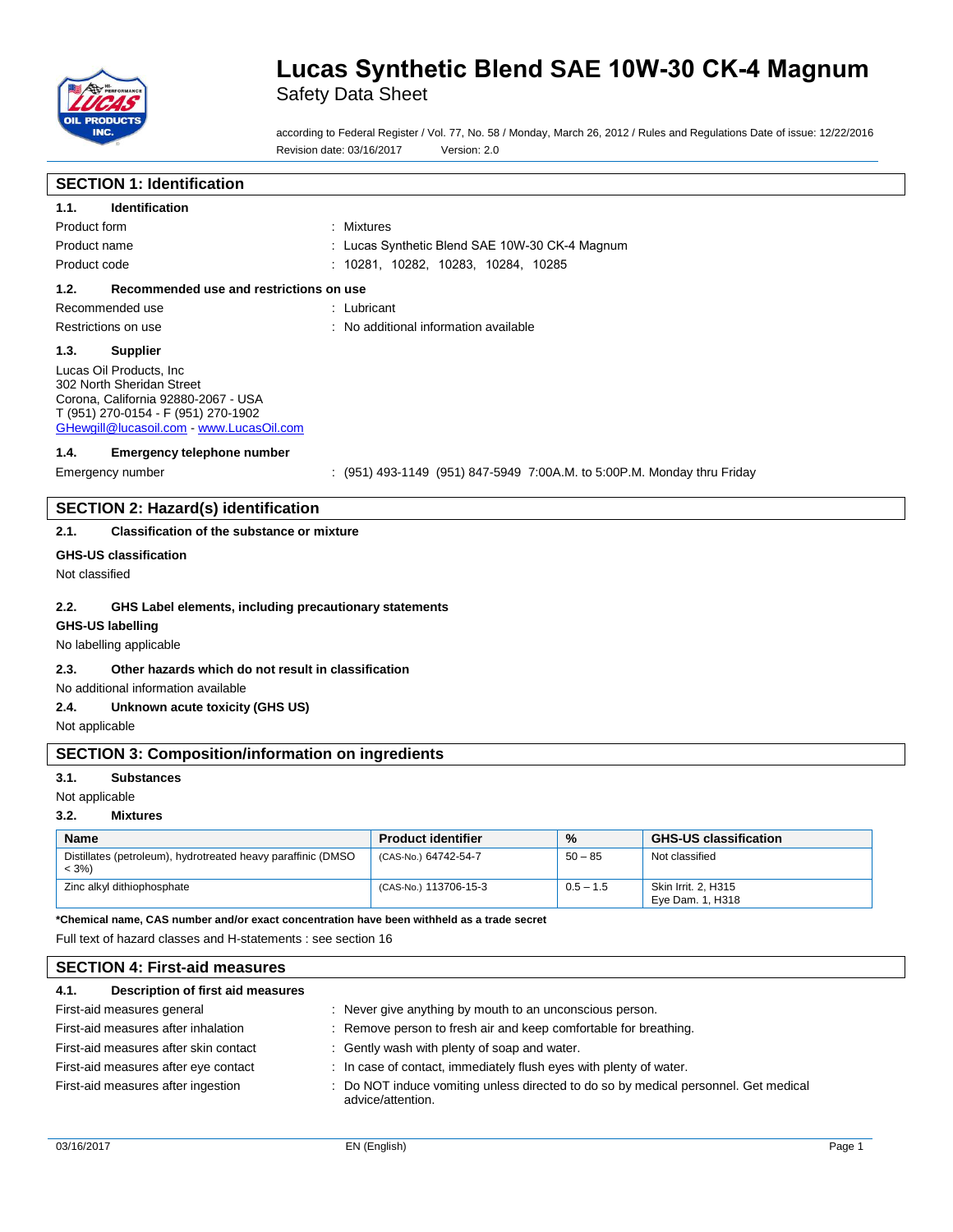Safety Data Sheet

according to Federal Register / Vol. 77, No. 58 / Monday, March 26, 2012 / Rules and Regulations

#### **4.2. Most important symptoms and effects (acute and delayed)**

Symptoms/effects after skin contact : Prolonged or repeated contact may cause skin to become dry or cracked.

#### **4.3. Immediate medical attention and special treatment, if necessary**

Treat symptomatically.

| <b>SECTION 5: Fire-fighting measures</b> |                                                                     |                                                                                                         |  |  |
|------------------------------------------|---------------------------------------------------------------------|---------------------------------------------------------------------------------------------------------|--|--|
| 5.1.                                     | Suitable (and unsuitable) extinguishing media                       |                                                                                                         |  |  |
| Suitable extinguishing media             |                                                                     | : Carbon dioxide. Dry chemical. Foam. Water spray.                                                      |  |  |
| Unsuitable extinguishing media           |                                                                     | : Do not use a solid water stream as it may scatter and spread fire.                                    |  |  |
| 5.2.                                     | Specific hazards arising from the chemical                          |                                                                                                         |  |  |
| Fire hazard                              |                                                                     | : Burning produces irritating, toxic and noxious fumes.                                                 |  |  |
| Reactivity                               |                                                                     | : No dangerous reactions known.                                                                         |  |  |
| 5.3.                                     | Special protective equipment and precautions for fire-fighters      |                                                                                                         |  |  |
|                                          | Firefighting instructions                                           | : Cool adjacent structures and containers with water spray to protect and prevent ignition.             |  |  |
|                                          | Protection during firefighting                                      | : Wear a self contained breathing apparatus. Wear fire/flame resistant/retardant clothing.              |  |  |
|                                          | <b>SECTION 6: Accidental release measures</b>                       |                                                                                                         |  |  |
| 6.1.                                     | Personal precautions, protective equipment and emergency procedures |                                                                                                         |  |  |
|                                          | General measures                                                    | : Avoid all eye and skin contact and do not breathe vapour and mist.                                    |  |  |
| 6.1.1.                                   | For non-emergency personnel                                         |                                                                                                         |  |  |
|                                          | Protective equipment                                                | $\therefore$ Refer to section 8.2.                                                                      |  |  |
|                                          | Emergency procedures                                                | : Evacuate unnecessary personnel.                                                                       |  |  |
| 6.1.2.                                   | For emergency responders                                            |                                                                                                         |  |  |
|                                          | Protective equipment                                                | $:$ Refer to section 8.2.                                                                               |  |  |
|                                          | Emergency procedures                                                | : Stop leak if safe to do so.                                                                           |  |  |
| 6.2.                                     | <b>Environmental precautions</b>                                    |                                                                                                         |  |  |
|                                          | Avoid release to the environment.                                   |                                                                                                         |  |  |
| 6.3.                                     | Methods and material for containment and cleaning up                |                                                                                                         |  |  |
| For containment                          |                                                                     | : Contain any spills with dikes or absorbents to prevent migration and entry into sewers or<br>streams. |  |  |
|                                          | Methods for cleaning up                                             | : Absorb and/or contain spill with inert material, then place in suitable container.                    |  |  |
| Other information                        |                                                                     | Spilled material may present a slipping hazard.                                                         |  |  |
|                                          |                                                                     |                                                                                                         |  |  |

### **6.4. Reference to other sections**

Section 13: disposal information. Section 7: safe handling. Section 8: personal protective equipment.

| <b>SECTION 7: Handling and storage</b>                               |                                                                                                                                                                                |  |
|----------------------------------------------------------------------|--------------------------------------------------------------------------------------------------------------------------------------------------------------------------------|--|
| Precautions for safe handling<br>7.1.                                |                                                                                                                                                                                |  |
| Precautions for safe handling                                        | : Avoid any leak and work in fully closed specially engineered systems.                                                                                                        |  |
| Hygiene measures                                                     | : Do not eat, drink or smoke when using this product. Wash hands and other exposed areas with<br>mild soap and water before eating, drinking or smoking and when leaving work. |  |
| Conditions for safe storage, including any incompatibilities<br>7.2. |                                                                                                                                                                                |  |
| Storage conditions                                                   | : Keep only in original container.                                                                                                                                             |  |
| Incompatible products                                                | : Strong acids. Strong bases. Strong oxidizers.                                                                                                                                |  |
| Storage area                                                         | Store in dry, cool, well-ventilated area.                                                                                                                                      |  |

#### **SECTION 8: Exposure controls/personal protection**

### **8.1. Control parameters**

| Distillates (petroleum), hydrotreated heavy paraffinic (DMSO < $3\%$ ) (64742-54-7) |                                 |                    |
|-------------------------------------------------------------------------------------|---------------------------------|--------------------|
| ACGIH                                                                               | ACGIH TWA (mg/m <sup>3</sup> )  | $5 \text{ mg/m}^3$ |
| ACGIH                                                                               | ACGIH STEL (mg/m <sup>3</sup> ) | 10 mg/m $3$        |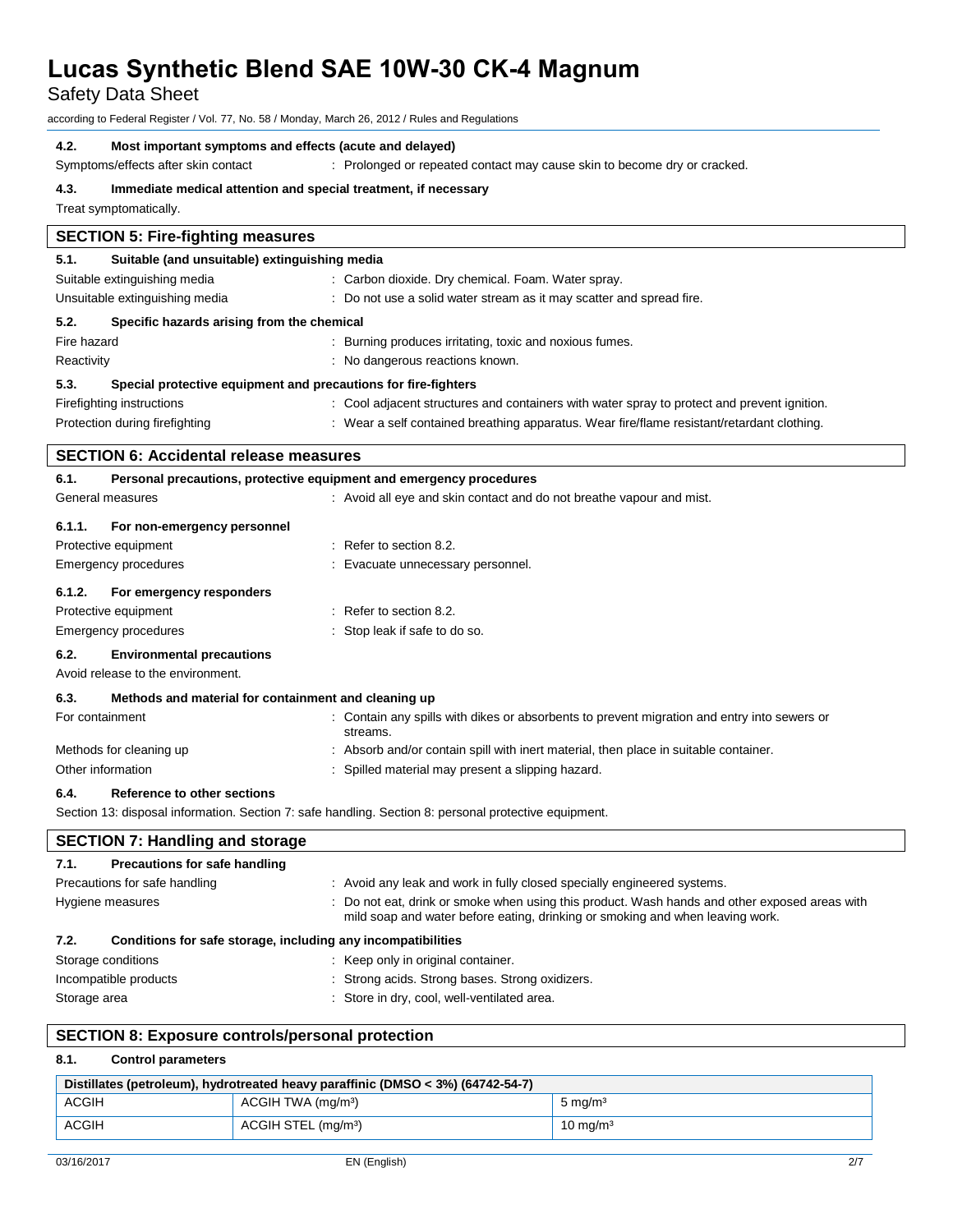Safety Data Sheet

according to Federal Register / Vol. 77, No. 58 / Monday, March 26, 2012 / Rules and Regulations

| Distillates (petroleum), hydrotreated heavy paraffinic (DMSO < 3%) (64742-54-7) |                                     |                                                                    |  |  |
|---------------------------------------------------------------------------------|-------------------------------------|--------------------------------------------------------------------|--|--|
| <b>OSHA</b>                                                                     | OSHA PEL (TWA) (mg/m <sup>3</sup> ) | $5 \text{ mg/m}^3$                                                 |  |  |
| Zinc alkyl dithiophosphate (113706-15-3)                                        |                                     |                                                                    |  |  |
| Not applicable                                                                  |                                     |                                                                    |  |  |
| Appropriate engineering controls<br>8.2.                                        |                                     |                                                                    |  |  |
| Appropriate engineering controls                                                |                                     | : Avoid splashing. Ensure good ventilation of the work station.    |  |  |
| Environmental exposure controls                                                 |                                     | : Prevent leakage or spillage. Prevent contaminated water run-off. |  |  |
| Individual protection measures/Personal protective equipment<br>8.3.            |                                     |                                                                    |  |  |
| Personal protective equipment:                                                  |                                     |                                                                    |  |  |
| Avoid all unnecessary exposure.                                                 |                                     |                                                                    |  |  |
| Hand protection:                                                                |                                     |                                                                    |  |  |
| Wear suitable gloves                                                            |                                     |                                                                    |  |  |

### **Eye protection:**

Chemical goggles or safety glasses

#### **Respiratory protection:**

No special respiratory protection equipment is recommended under normal conditions of use with adequate ventilation

#### **Other information:**

Do not eat, drink or smoke when using this product.

### **SECTION 9: Physical and chemical properties**

| Information on basic physical and chemical properties<br>9.1. |                   |
|---------------------------------------------------------------|-------------------|
| Physical state                                                | : Liquid          |
| Colour                                                        | amber             |
| Odour                                                         | petroleum         |
| Odour threshold                                               | No data available |
| рH                                                            | No data available |
| Melting point                                                 | No data available |
| Freezing point                                                | No data available |
| Boiling point                                                 | No data available |
| Flash point                                                   | : $> = 215.5$ °C  |
| Relative evaporation rate (butylacetate=1)                    | No data available |
| Flammability (solid, gas)                                     | No data available |
| Vapour pressure                                               | No data available |
| Relative vapour density at 20 °C                              | No data available |
| Relative density                                              | No data available |
| Density                                                       | $: 0.89$ q/ml     |
| Solubility                                                    | No data available |
| Log Pow                                                       | No data available |
| Auto-ignition temperature                                     | No data available |
| Decomposition temperature                                     | No data available |
| Viscosity, kinematic                                          | 118 cSt @ 40 °C   |
| Viscosity, dynamic                                            | No data available |
| <b>Explosive limits</b>                                       | No data available |
| <b>Explosive properties</b>                                   | No data available |
| Oxidising properties                                          | No data available |

#### **9.2. Other information**

No additional information available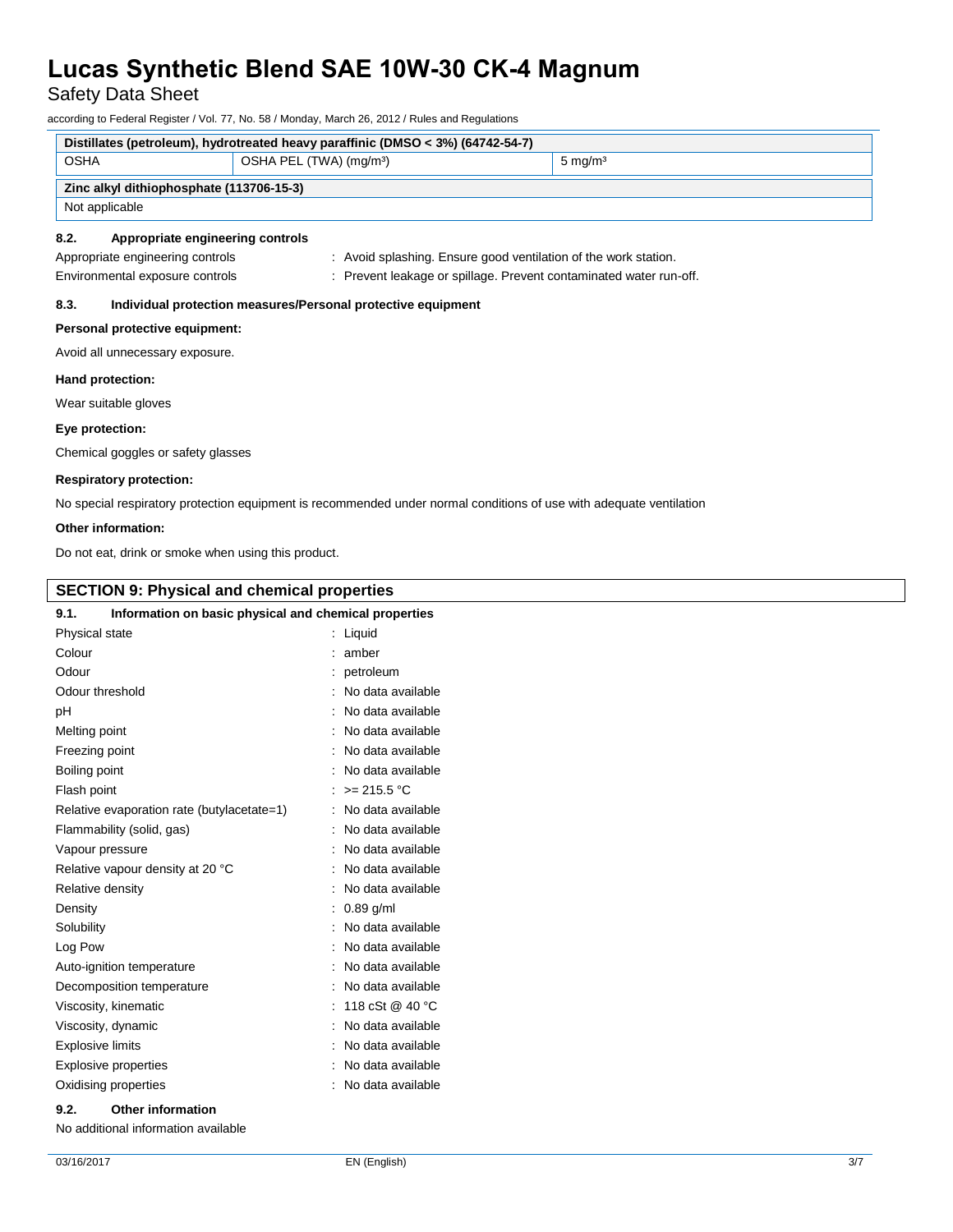Safety Data Sheet

according to Federal Register / Vol. 77, No. 58 / Monday, March 26, 2012 / Rules and Regulations

| 2000 any to Todoran Rogioton / Vol. 11, 110. 00 / Monday, Maron Eo, Eo IE / Raioo and Rogalditone |                                                                                                                  |  |  |
|---------------------------------------------------------------------------------------------------|------------------------------------------------------------------------------------------------------------------|--|--|
| <b>SECTION 10: Stability and reactivity</b>                                                       |                                                                                                                  |  |  |
| 10.1.<br>Reactivity                                                                               |                                                                                                                  |  |  |
| No dangerous reactions known.                                                                     |                                                                                                                  |  |  |
| 10.2.<br><b>Chemical stability</b>                                                                |                                                                                                                  |  |  |
| Stable under normal conditions.                                                                   |                                                                                                                  |  |  |
| 10.3.<br>Possibility of hazardous reactions                                                       |                                                                                                                  |  |  |
| Hazardous polymerization will not occur.                                                          |                                                                                                                  |  |  |
| <b>Conditions to avoid</b><br>10.4.                                                               |                                                                                                                  |  |  |
| Heat.                                                                                             |                                                                                                                  |  |  |
|                                                                                                   |                                                                                                                  |  |  |
| 10.5.<br>Incompatible materials                                                                   |                                                                                                                  |  |  |
| Strong acids. Strong bases. Strong oxidizers.                                                     |                                                                                                                  |  |  |
| 10.6.<br>Hazardous decomposition products                                                         |                                                                                                                  |  |  |
| Carbon oxides (CO, CO2). Hydrocarbon.                                                             |                                                                                                                  |  |  |
| <b>SECTION 11: Toxicological information</b>                                                      |                                                                                                                  |  |  |
| 11.1.<br>Information on toxicological effects                                                     |                                                                                                                  |  |  |
| Likely routes of exposure                                                                         | : Inhalation; Skin and eye contact                                                                               |  |  |
| Acute toxicity                                                                                    | : Not classified                                                                                                 |  |  |
|                                                                                                   |                                                                                                                  |  |  |
| Distillates (petroleum), hydrotreated heavy paraffinic (DMSO < 3%) (64742-54-7)<br>LD50 oral rat  |                                                                                                                  |  |  |
|                                                                                                   | > 5000 mg/kg                                                                                                     |  |  |
| LD50 dermal rabbit<br>LC50 inhalation rat (mg/l)                                                  | > 2000 mg/kg<br>> 5.53 mg/l/4h                                                                                   |  |  |
|                                                                                                   |                                                                                                                  |  |  |
| Zinc alkyl dithiophosphate (113706-15-3)                                                          |                                                                                                                  |  |  |
| LD50 oral rat<br>LD50 dermal rabbit                                                               | 2600 mg/kg                                                                                                       |  |  |
| ATE US (oral)                                                                                     | > 3160 mg/kg<br>2600.000 mg/kg bodyweight                                                                        |  |  |
| Skin corrosion/irritation                                                                         | Not classified                                                                                                   |  |  |
|                                                                                                   |                                                                                                                  |  |  |
| Serious eye damage/irritation                                                                     | Not classified.                                                                                                  |  |  |
|                                                                                                   | (Based on available data, the classification criteria are not met. Component. Not expected to<br>be an irritant) |  |  |
| Respiratory or skin sensitisation                                                                 | Not classified                                                                                                   |  |  |
| Germ cell mutagenicity                                                                            | Not classified                                                                                                   |  |  |
| Carcinogenicity                                                                                   | Not classified                                                                                                   |  |  |
|                                                                                                   |                                                                                                                  |  |  |
| Reproductive toxicity                                                                             | : Not classified                                                                                                 |  |  |
| Specific target organ toxicity (single exposure)                                                  | : Not classified                                                                                                 |  |  |
| Specific target organ toxicity (repeated<br>exposure)                                             | Not classified                                                                                                   |  |  |
| Aspiration hazard                                                                                 | : Not classified                                                                                                 |  |  |
| Symptoms/effects after skin contact                                                               | : Prolonged or repeated contact may cause skin to become dry or cracked.                                         |  |  |

## **SECTION 12: Ecological information**

**12.1. Toxicity** 

Ecology - general interest in the control of the control of the cological data about this product are known.

| Distillates (petroleum), hydrotreated heavy paraffinic (DMSO < 3%) (64742-54-7) |                             |
|---------------------------------------------------------------------------------|-----------------------------|
| EC50 Daphnia 1                                                                  | > 10000 ma/l                |
| Zinc alkyl dithiophosphate (113706-15-3)                                        |                             |
| LC50 fish 1                                                                     | 4.5 mg/l 96 h Rainbow trout |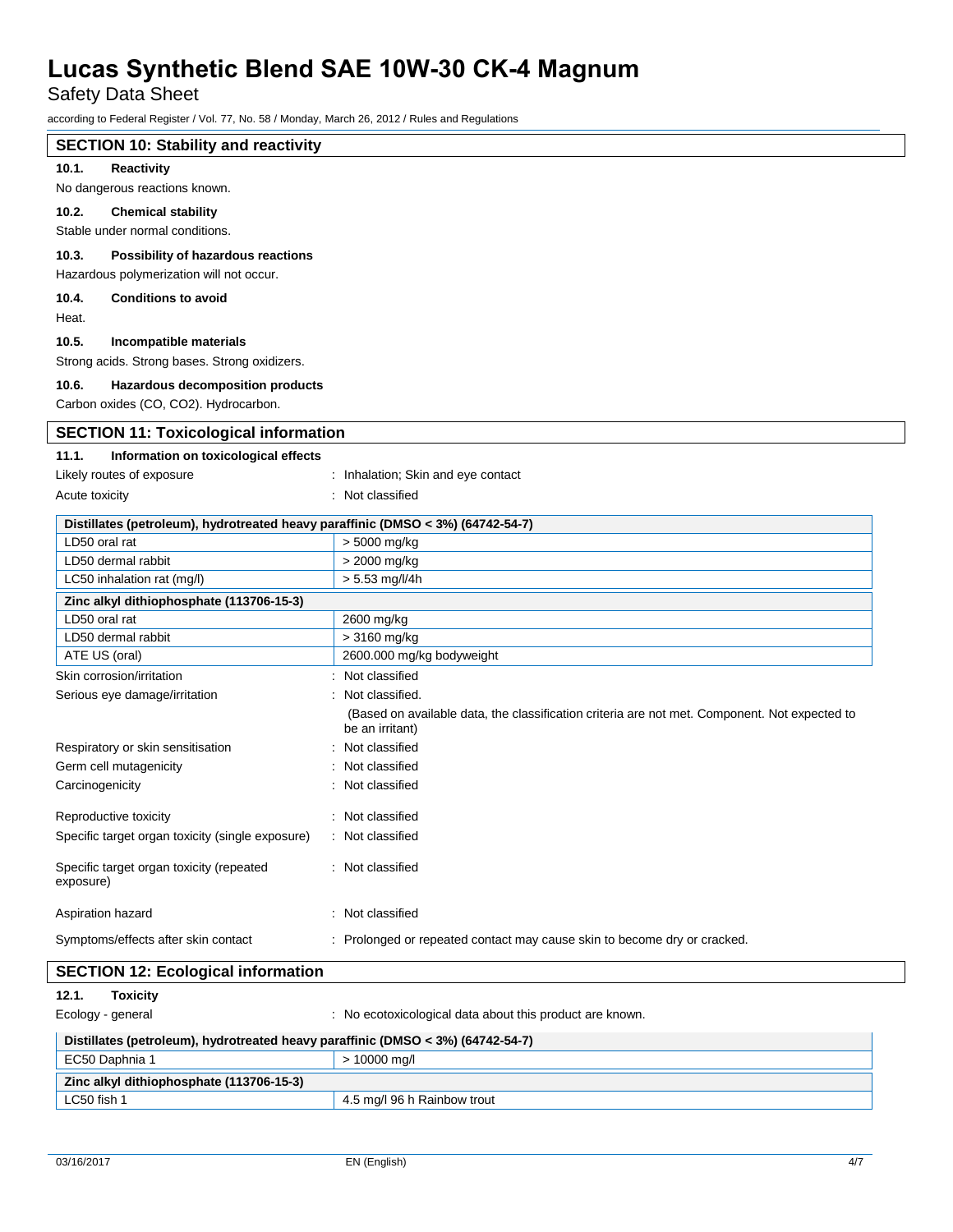Safety Data Sheet

according to Federal Register / Vol. 77, No. 58 / Monday, March 26, 2012 / Rules and Regulations

| 12.2.<br>Persistence and degradability                                                                                                                                                                                                                                                           |                                                                           |  |
|--------------------------------------------------------------------------------------------------------------------------------------------------------------------------------------------------------------------------------------------------------------------------------------------------|---------------------------------------------------------------------------|--|
| Lucas Synthetic Blend SAE 10W-30 CK-4 Magnum                                                                                                                                                                                                                                                     |                                                                           |  |
| Persistence and degradability                                                                                                                                                                                                                                                                    | May cause long-term adverse effects in the environment.                   |  |
| Zinc alkyl dithiophosphate (113706-15-3)                                                                                                                                                                                                                                                         |                                                                           |  |
| Persistence and degradability                                                                                                                                                                                                                                                                    | Not readily biodegradable.                                                |  |
| 12.3.<br><b>Bioaccumulative potential</b>                                                                                                                                                                                                                                                        |                                                                           |  |
| Lucas Synthetic Blend SAE 10W-30 CK-4 Magnum                                                                                                                                                                                                                                                     |                                                                           |  |
| Bioaccumulative potential                                                                                                                                                                                                                                                                        | Not established.                                                          |  |
|                                                                                                                                                                                                                                                                                                  |                                                                           |  |
| Zinc alkyl dithiophosphate (113706-15-3)                                                                                                                                                                                                                                                         |                                                                           |  |
| Log Pow                                                                                                                                                                                                                                                                                          | 0.9                                                                       |  |
| 12.4.<br><b>Mobility in soil</b>                                                                                                                                                                                                                                                                 |                                                                           |  |
| Lucas Synthetic Blend SAE 10W-30 CK-4 Magnum                                                                                                                                                                                                                                                     |                                                                           |  |
| Ecology - soil                                                                                                                                                                                                                                                                                   | Not established.                                                          |  |
| Zinc alkyl dithiophosphate (113706-15-3)                                                                                                                                                                                                                                                         |                                                                           |  |
| Ecology - soil                                                                                                                                                                                                                                                                                   | Absorbs to soil particles and will not be mobile.                         |  |
| 12.5.<br>Other adverse effects                                                                                                                                                                                                                                                                   |                                                                           |  |
| Other information                                                                                                                                                                                                                                                                                | : No additional information available.                                    |  |
|                                                                                                                                                                                                                                                                                                  |                                                                           |  |
| <b>SECTION 13: Disposal considerations</b>                                                                                                                                                                                                                                                       |                                                                           |  |
| 13.1.<br><b>Disposal methods</b>                                                                                                                                                                                                                                                                 |                                                                           |  |
| Sewage disposal recommendations                                                                                                                                                                                                                                                                  | : Do not dispose of waste into sewer.                                     |  |
| Waste disposal recommendations                                                                                                                                                                                                                                                                   | : Dispose in a safe manner in accordance with local/national regulations. |  |
| <b>SECTION 14: Transport information</b>                                                                                                                                                                                                                                                         |                                                                           |  |
|                                                                                                                                                                                                                                                                                                  |                                                                           |  |
| <b>Department of Transportation (DOT)</b>                                                                                                                                                                                                                                                        |                                                                           |  |
| In accordance with DOT                                                                                                                                                                                                                                                                           |                                                                           |  |
| Not regulated.                                                                                                                                                                                                                                                                                   |                                                                           |  |
| <b>Transport by sea</b>                                                                                                                                                                                                                                                                          |                                                                           |  |
| Not regulated.                                                                                                                                                                                                                                                                                   |                                                                           |  |
| Air transport                                                                                                                                                                                                                                                                                    |                                                                           |  |
| Not regulated.                                                                                                                                                                                                                                                                                   |                                                                           |  |
| <b>SECTION 15: Regulatory information</b>                                                                                                                                                                                                                                                        |                                                                           |  |
| 15.1. US Federal regulations                                                                                                                                                                                                                                                                     |                                                                           |  |
|                                                                                                                                                                                                                                                                                                  |                                                                           |  |
| All components of this product are listed, or excluded from listing, on the United States Environmental Protection Agency Toxic<br>Substances Control Act (TSCA) inventory                                                                                                                       |                                                                           |  |
|                                                                                                                                                                                                                                                                                                  |                                                                           |  |
| This product or mixture is not known to contain a toxic chemical or chemicals in excess of the applicable de minimis concentration as specified<br>in 40 CFR §372.38(a) subject to the reporting requirements of section 313 of Title III of the Superfund Amendments and Reauthorization Act of |                                                                           |  |
| 1986 and 40 CFR Part 372.                                                                                                                                                                                                                                                                        |                                                                           |  |
| Zinc alkyl dithiophosphate (113706-15-3)                                                                                                                                                                                                                                                         |                                                                           |  |
| EPA TSCA Regulatory Flag                                                                                                                                                                                                                                                                         | P - P - indicates a commenced PMN substance.                              |  |
|                                                                                                                                                                                                                                                                                                  |                                                                           |  |
| 15.2. International regulations                                                                                                                                                                                                                                                                  |                                                                           |  |
| <b>CANADA</b>                                                                                                                                                                                                                                                                                    |                                                                           |  |
| Distillates (petroleum), hydrotreated heavy paraffinic (DMSO < 3%) (64742-54-7)                                                                                                                                                                                                                  |                                                                           |  |
| Listed on the Canadian DSL (Domestic Substances List) inventory.                                                                                                                                                                                                                                 |                                                                           |  |
| Zinc alkyl dithiophosphate (113706-15-3)                                                                                                                                                                                                                                                         |                                                                           |  |
| Listed on the Canadian DSL (Domestic Substances List) inventory.                                                                                                                                                                                                                                 |                                                                           |  |

 $\overline{\phantom{a}}$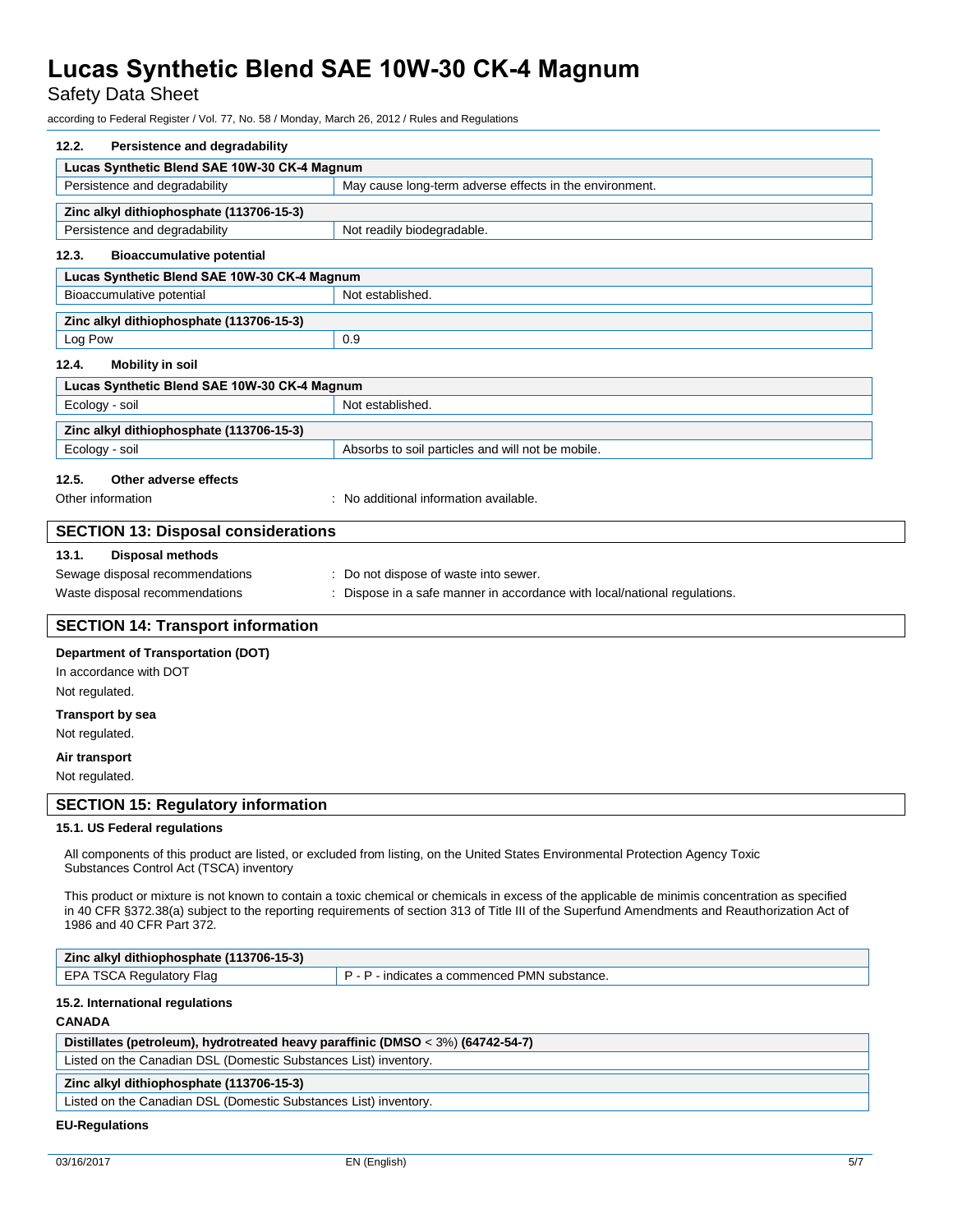Safety Data Sheet

according to Federal Register / Vol. 77, No. 58 / Monday, March 26, 2012 / Rules and Regulations

#### **Distillates (petroleum), hydrotreated heavy paraffinic (DMSO** < 3%) **(64742-54-7)**

Listed on the EEC inventory EINECS (European Inventory of Existing Commercial Chemical Substances)

#### **Zinc alkyl dithiophosphate (113706-15-3)**

Listed on the EEC inventory EINECS (European Inventory of Existing Commercial Chemical Substances)

#### **National regulations**

#### **Distillates (petroleum), hydrotreated heavy paraffinic (DMSO** < 3%) **(64742-54-7)**

Listed on IECSC (Inventory of Existing Chemical Substances Produced or Imported in China)

Listed on Taiwan National Chemical Inventory

Listed on PICCS (Philippines Inventory of Chemicals and Chemical Substances)

Listed on NZIoC (New Zealand Inventory of Chemicals)

Listed on the AICS (Australian Inventory of Chemical Substances)

Not listed on the Japanese ENCS (Existing & New Chemical Substances) inventory

Listed on KECI (Korean Existing Chemicals Inventory)

#### **15.3. US State regulations**

California Proposition 65 - This product does not contain any substances known to the state of California to cause cancer, developmental and/or reproductive harm

| <b>SECTION 16: Other information</b> |                                                                                                                                                         |  |
|--------------------------------------|---------------------------------------------------------------------------------------------------------------------------------------------------------|--|
| <b>Revision date</b>                 | : 03/16/2017                                                                                                                                            |  |
| Data sources                         | : ACGIH (American Conference of Government Industrial Hygienists).                                                                                      |  |
|                                      | European Chemicals Agency (ECHA) C&L Inventory database. Accessed at<br>http://echa.europa.eu/web/quest/information-on-chemicals/cl-inventory-database. |  |
|                                      | Krister Forsberg and S.Z. Mansdorf, "Quick Selection Guide to Chemical Protective Clothing",<br>Fifth Edition.                                          |  |
|                                      | OSHA 29CFR 1910.1200 Hazard Communication Standard.                                                                                                     |  |
|                                      | National Fire Protection Association. Fire Protection Guide to Hazardous Materials: 10th<br>edition.                                                    |  |
|                                      | TSCA Chemical Substance Inventory. Accessed at<br>http://www.epa.gov/oppt/existingchemicals/pubs/tscainventory/howto.html.                              |  |
| Other information                    | : None.                                                                                                                                                 |  |
| Full text of H-statements:           |                                                                                                                                                         |  |

| H315 | Causes skin irritation    |
|------|---------------------------|
|      |                           |
| H318 | Causes serious eye damage |

#### Abbreviations and acronyms:

| ATE: Acute Toxicity Estimate                                                                |
|---------------------------------------------------------------------------------------------|
| CAS (Chemical Abstracts Service) number                                                     |
| EC50: Environmental Concentration associated with a response by 50% of the test population. |
| GHS: Globally Harmonized System (of Classification and Labeling of Chemicals).              |
| LD50: Lethal Dose for 50% of the test population                                            |
| OSHA: Occupational Safety & Health Administration                                           |
| <b>TSCA: Toxic Substances Control Act</b>                                                   |
| TWA: Time Weighted Average                                                                  |
| STEL: Short Term Exposure Limits                                                            |
|                                                                                             |